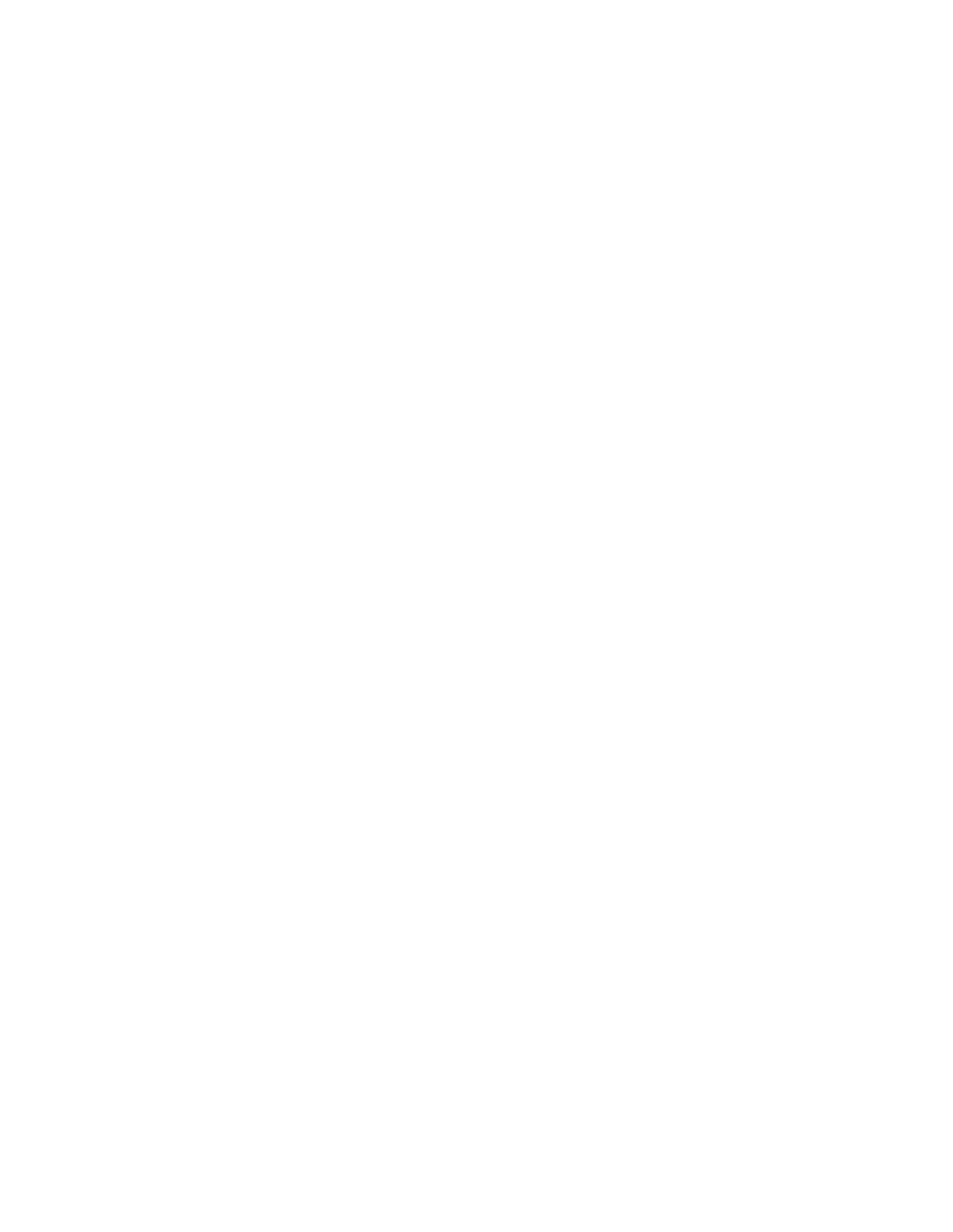…for different occasions

## **Prayer for the family**

Heavenly Father, we ask You to bless our family. Open our hearts to receive Your love. May our home be another Nazareth, so that our family may be a place where Your peace and love abides. Open our eyes to recognize the gift and beauty of life, so that we may find joy in Your presence among us. Grant us pure hearts seeking holiness, generous hearts full of Your love, merciful hearts ready to forgive and tender hearts full of kindness. May our family be a sanctuary of life and love, a beacon of hope drawing others to your Son, Jesus Christ. Amen.

Jesus, Mary, and Joseph, Holy Family of Nazareth, pray for us.

#### **For sick family members**

Lord, you bless us with the gift of family.

We thank you for the love, strength, and consolation that families give to those who are ill.

Turn your loving gaze upon us and protect us each day, and today.

May this difficult moment serve to unite the members of this family so that each of us begins to be more concerned about others and becomes capable of more openly showing our love for each other and our faith in you.

## **Prayer for discernment and against judging others**

Grant me, O Lord, to know what I ought to know, To love what I ought to love, To praise what delights You most, To value what is precious in Your sight, To hate what is offensive to You. Do not suffer me to judge according to the sight of my eyes, Nor to pass sentence according to the hearing of the ears of the ignorant; But to discern with a true judgment between things visible and spiritual, And above all, always to inquire what is the good pleasure of Your will. Amen.

Thomas A'Kempis

Lord, accompany us on our journey and bless us with your grace so we feel your closeness and aid as we care for our ill family member(s), and suffer and rejoice with them. Amen.

From the Bishops of Spain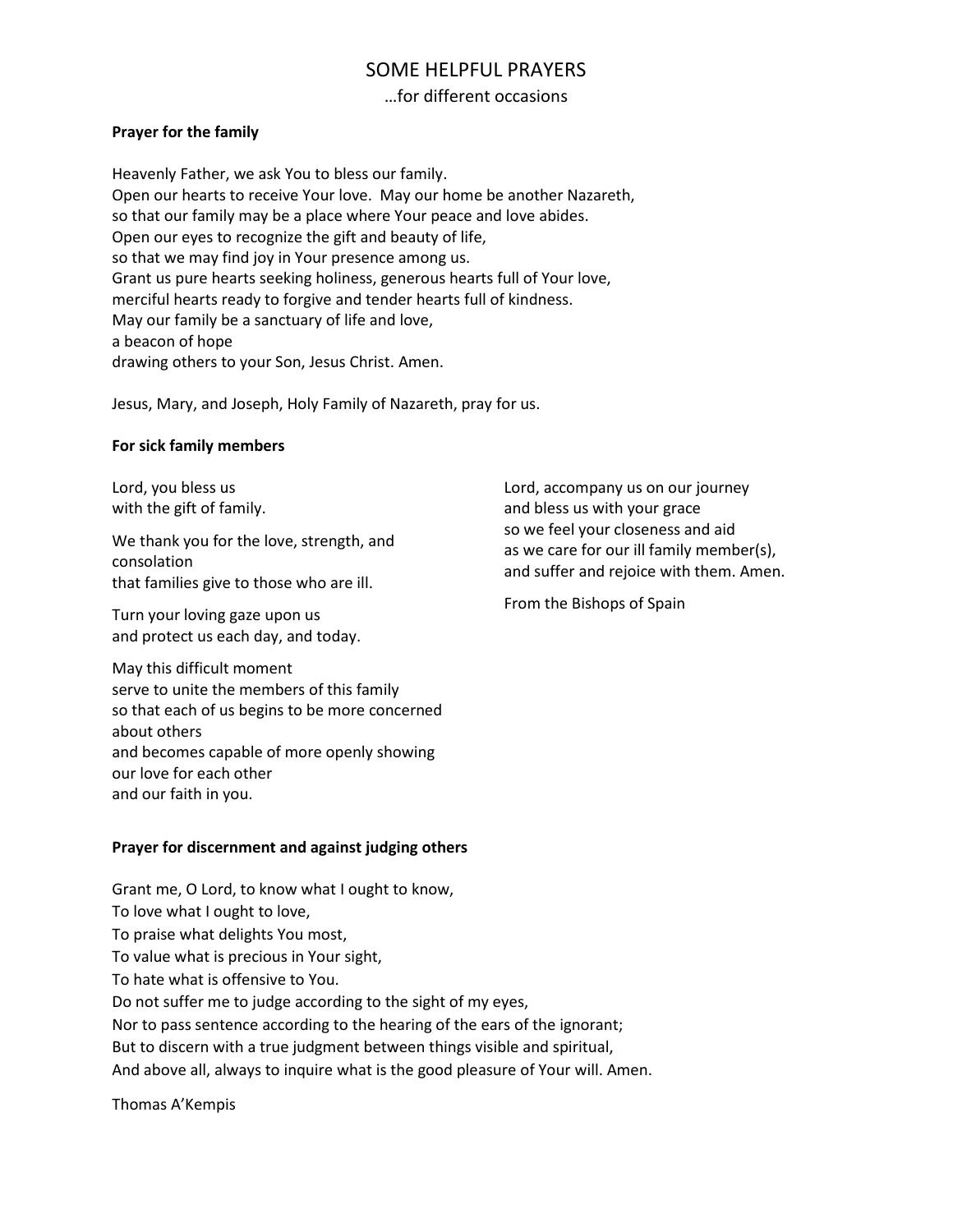…for different occasions

#### **Prayer to Get our Life Back on Course**

O Lord our God, we beseech you, to ask for the gift we need. Steer the ship of our life to yourself, the quiet harbor of all storm-stressed souls. Show us the course which we are to take. Renew in us the spirit of docility.

Let your Spirit curb our fickleness; guide and strengthen us to perform what is for our own good, to keep your commandments and ever to rejoice in your glorious and vivifying presence. Yours is the glory and praise for all eternity. Amen.

St. Basil the Great

## **Prayer for purer speech**

O Divine Wisdom, the eternal Word of the Father. I humbly ask you, by your grace, to purge my lips from all wicked and unprofitable words, that my mouth may never open but to your praise and honor, and to the benefit of others. Amen.

## **Prayer before Communion**

As the wearied hart thirsts after the fountains of water, so does my soul pant after you, my Savior, my Lord, and my God. It ardently longs to drink of those fountains which your love hath opened for its comfort and relief. Tired with my own evil ways, I return hungry and thirsty, crying out aloud. Have mercy on me, O Son of God, and permit me to taste of your banquet, that my soul may be refreshed*.* Oh, that my soul did truly hunger after you, the bread of angels, the food of blessed souls, and that all that is within me might be delighted with the taste of your sweetness! I desire forever to renounce my folly and weakness, and from my heart request that, for the future, my joy, my relief, my treasure, and rest, may be entirely centered in you. May I never desire anything besides you; and may all things seem as nothing without you, O my God.

From the *Golden Manual*

## **Prayer for Those Awaiting the Return of One Serving in the Armed Forces**

God of all goodness, Look with love on those who wait for the safe return of their loved ones who serve in the armed forces of their country. In faith and hope, we turn to you for comfort. Grant that we may trust in your mercy and send an angel to sustain us as we await their safe return. We ask this through Christ our Lord.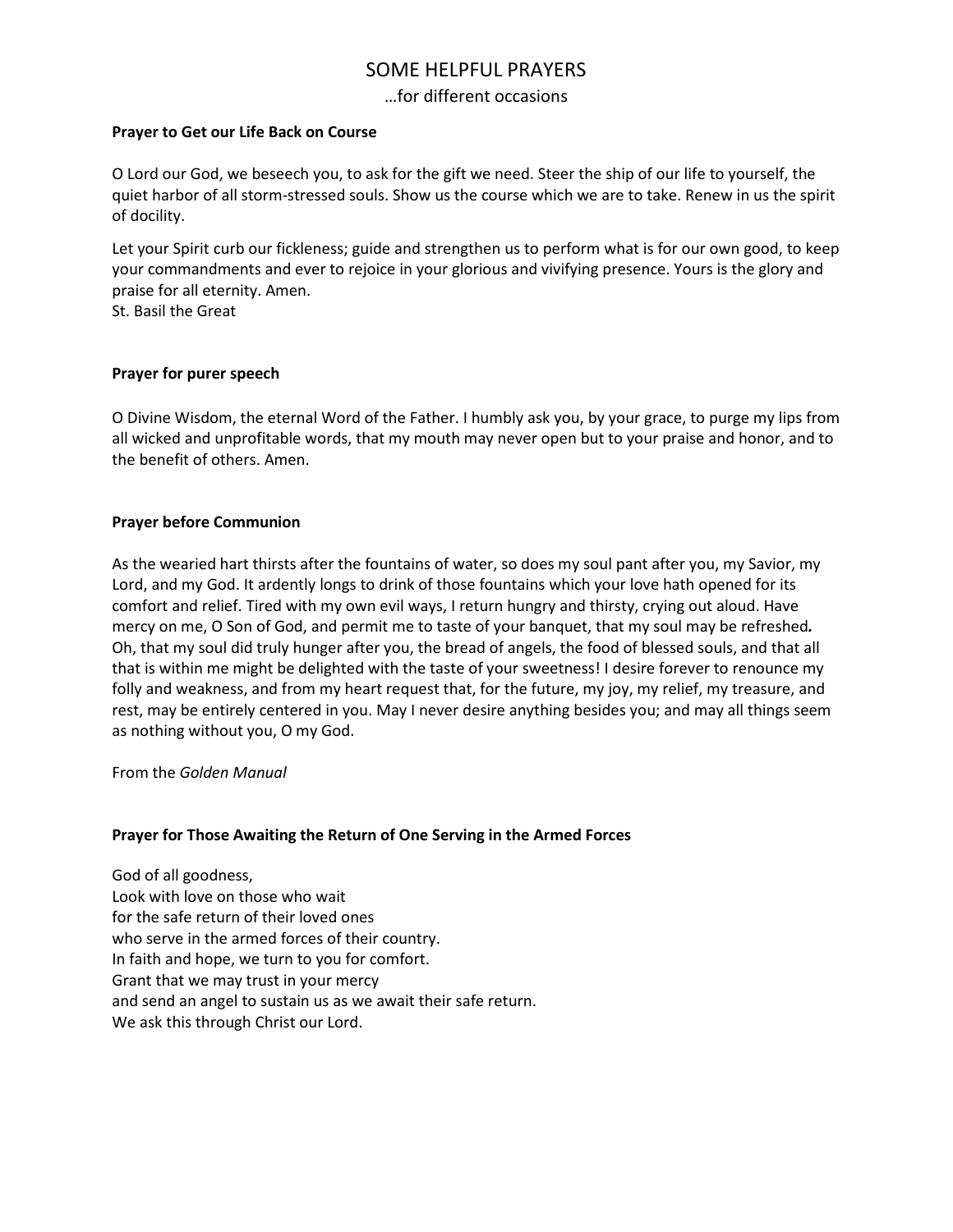## …for different occasions

#### **Prayer for Those Serving in the Armed Forces**

Almighty and eternal God, those who take refuge in you will be glad and forever will shout for joy. Protect these soldiers as they discharge their duties. Protect them with the shield of your strength and keep them safe from all evil and harm. May the power of your love enable them to return home in safety, that with all who love them, they may ever praise you for your loving care. We ask this through Christ our Lord.

From the Bishops of the United States

#### **Prayer for When We Are Frustrated**

God of our life, There are days when the burdens we carry chafe our shoulders and weigh us down; when the road seems dreary and endless, the skies grey and threatening; when our lives have no music in them, and our hearts are lonely, and our souls have lost their courage.

Flood the path with light, turn our eyes to where the skies are full of promise; tune our hearts to brave music; give us the sense of comradeship with heroes and saints of every age; and so quicken our spirits that we may be able to encourage the souls of all who journey with us on the road of life, to your honor and glory.

St. Augustine

#### **Prayer for When We Are Suffering**

Let the crucifix be not only in my eyes and on my breast, but in my heart.

O Jesus! Release all my affections and draw them upwards.

Let my crucified heart sink forever into Thine and bury itself in the mysterious wound made by the entry of the lance.

St. Bernadette of Soubirous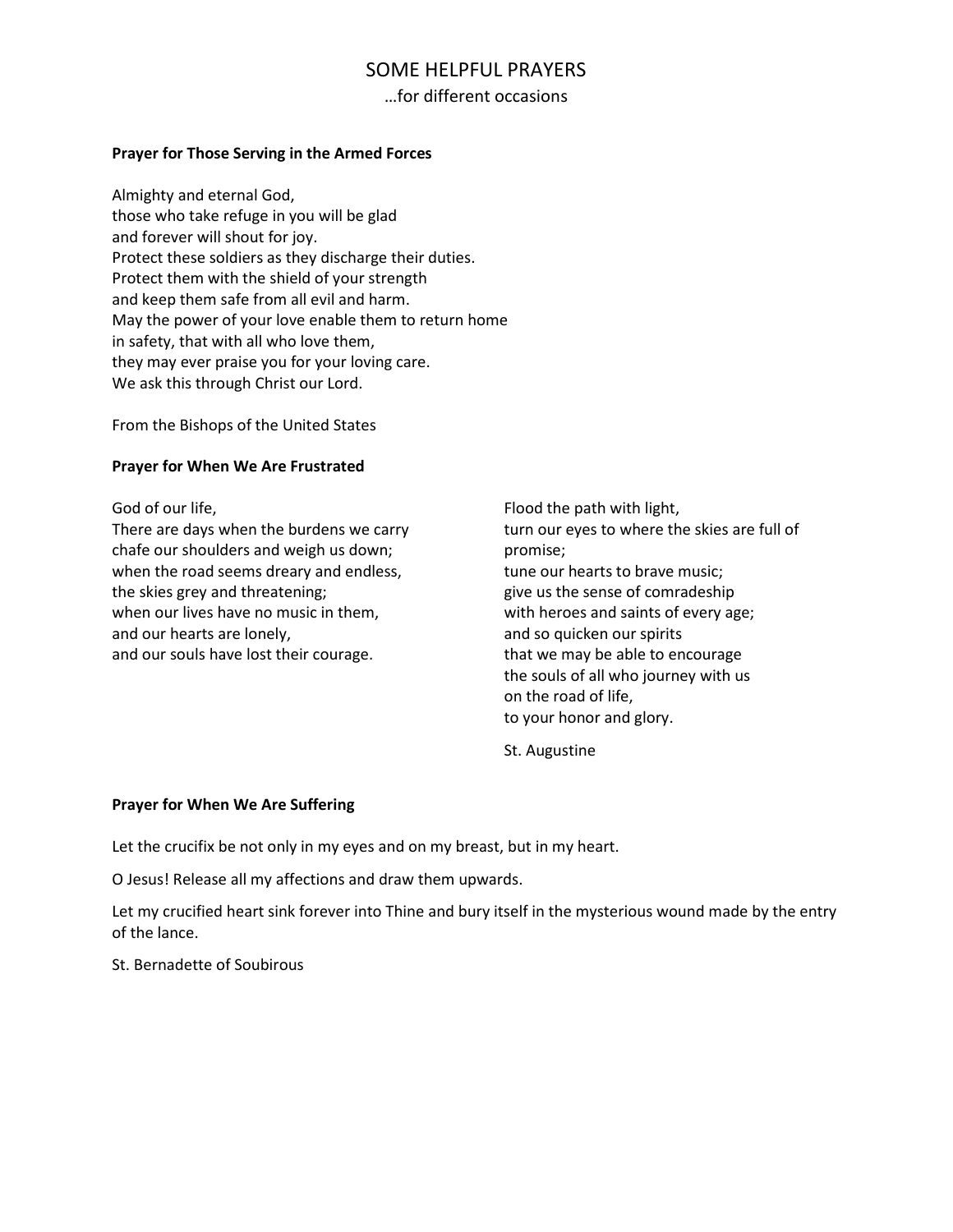## …for different occasions

#### **Prayer for Difficult Moments**

#### Be at peace

Do not look forward in fear to the changes of life; rather look to them with full hope as they arise.

God, whose very own you are, will deliver you from out of them. He has kept you hitherto, and He will lead you safely through all things; and when you cannot stand it, God will bury you in his arms.

Do not fear what may happen tomorrow; the same everlasting Father who cares for you today will take care of you then and every day.

He will either shield you from suffering, or will give you unfailing strength to bear it.

Be at peace, and put aside all anxious thoughts and imagination.

St. Francis de Sales

#### **Prayer to Our Lady Undoer of Knots**



iOh Inmaculada Señora Desatanudos, ruega por nosotros!

Virgin Mary, Mother of fair love, Mother who never refuses to come to the aid of a child in need, Mother whose hands never cease to serve your beloved children because they are moved by the divine love and immense mercy that exist in your heart, cast your compassionate eyes upon me and see the snarl of knots that exists in my life. You know very well how desperate I am, my pain, and how I am bound by these knots. Mary, Mother to whom God entrusted the undoing of the knots in the lives of his children, I entrust into your hands the ribbon of my life. No one, not even the evil one himself, can take it away from your precious care. In your hands there is no knot that cannot be undone. Powerful Mother, by your grace and intercessory power with Your Son and My Liberator, Jesus, take into your hands today this knot.

#### [Mention your request here]

I beg you to undo it for the glory of God, once for all. You are my hope. O my Lady, you are the only consolation God gives me, the fortification of my feeble strength, the enrichment of my destitution, and, with Christ, the freedom from my chains. Hear my plea. Keep me, guide me, protect me, o safe refuge!

Mary, Undoer of Knots, pray for me.